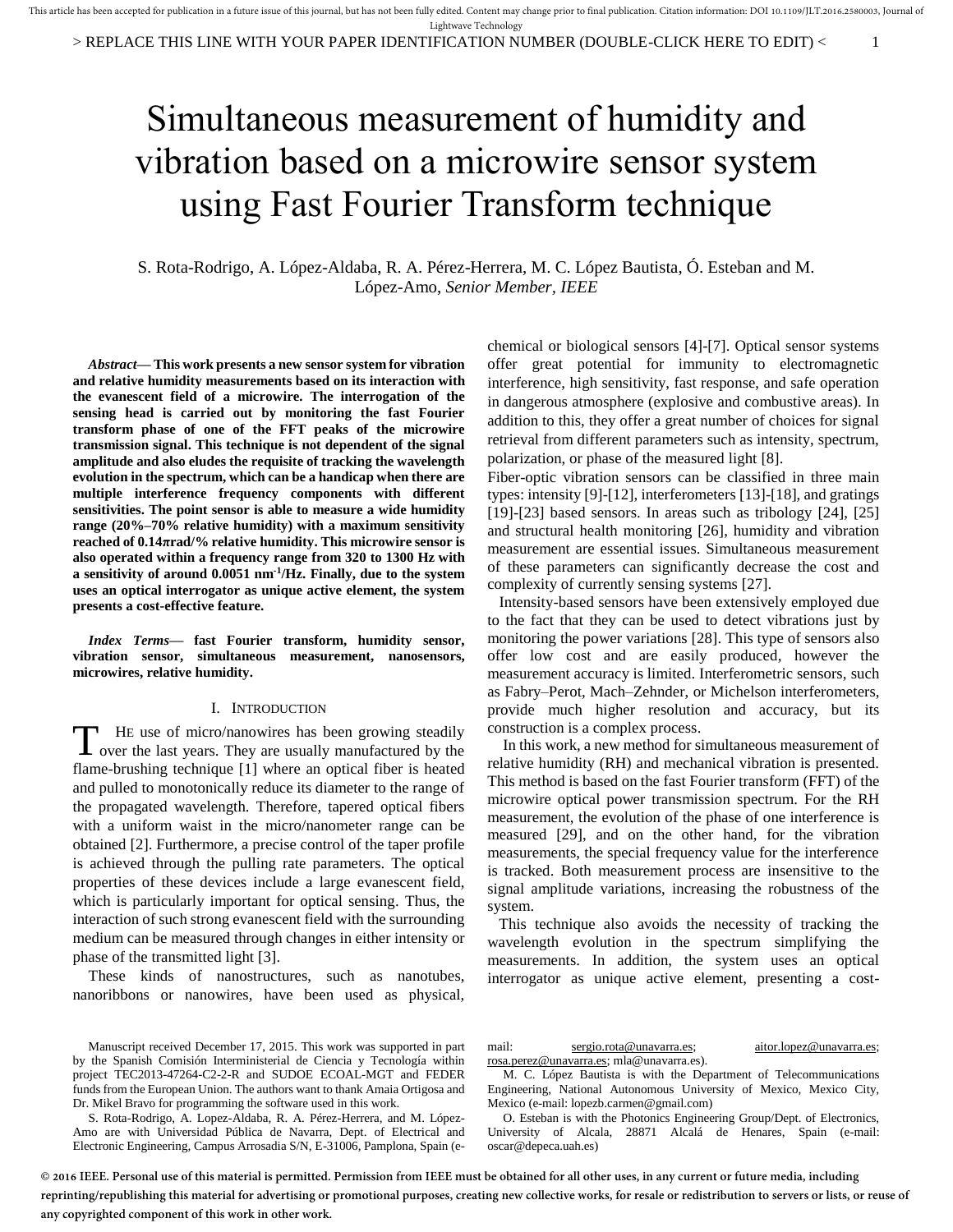This article has been accepted for publication in a future issue of this journal, but has not been fully edited. Content may change prior to final publication. Citation information: DOI 10.1109/JLT.2016.2580003, Journal of Lightwave Technology

effective feature (in comparison with the economic cost of a classic interferometric interrogation setup).

### II. OPERATION PRINCIPLE AND EXPERIMENTAL SETUP

The manufacture of the microwires has been done by the flame-brushing procedure as shown in [\[28\].](#page-4-16) Following this procedure, a standard optical fiber (single-mode standard Corning SMF-28) has been tapered from its nominal outer diameter of 125µm until get an adiabatic taper 4µm uniform waist diameter that means a tapering ratio of 31.25.

The transition between the unperturbed optical fiber and the uniform waist is exponential. With this system, a uniform waist around 20mm length for total taper length of about 110mm is fabricated in a single step. Afterwards, the microwire has been carefully fixed on a semi-rigid cylindrical substrate for easy handling purposes. This microwire renders a *λ/r* value of 0.775 with a normalized frequency *V* of about 8.4 as is was previously carried out in [\[29\].](#page-4-17) Even with these relative high values, the evanescent filed is strong enough to interact with the outer medium.



Fig. 1. Schematic illustration of the microwire for RH and mechanical vibration sensor and its disposition with the substrate.

As schematically illustrates Fig. 1, the fiber taper drawn from a single-mode fiber (SMF) with a diameter of 4µm and a nanowire length of about 20mm has been used as sensor. Due to the fact that this microwire has been developed only by using SMF there is no need of making any splices. With the help of nanoscale optical fiber tapers, the light is efficiently launched into and picked up from the single microwire using evanescent field interaction [\[4\],](#page-4-3) [\[30\].](#page-5-0) In addition to this, it was not needed any kind of chemical coating to develop the sensor´s sensitivity. This nanowires used as point vibration sensors could be multiplexed along a network through the FFT analysis. In this work, the microwire sensors are employed as transducers to measure mechanical vibrations.

Fig. 2 illustrates the experimental set up of the proposed microwire for RH and mechanical vibration sensing system. As it was presented in [\[29\]](#page-4-17) a commercial interrogating sensor

device was used to illuminate the network and also to analyze the spectrum of the signal guided through the microwire sensor. This equipment was originally commercialized for FBG sensors monitoring and allows us to interrogate sensors in real time (scan frequency of 1Hz) [\[31\].](#page-5-1) An optical circulator was employed to couple the light towards the sensing unit. This sensor unit was inserted into a humidity chamber where humidity ranges from 20% to 70% (at constant temperature) were applied to evaluate its response to this parameter.

 The experimental set up of the proposed microwire for mechanical vibration sensing system is shown in Fig. 3.



Fig. 2. Experimental setup of the proposed humidity sensor system.

A variable frequency mechanical wave driver was employed to induce transversal vibration on the sensing fiber as can be seen in Fig. 3. This device allows to create a continuous sinusoidal vibration between 0.1 Hz and 5 kHz with an amplitude of 7 mm for a vibration of 1Hz and decreasing with increasing the frequency.



Fig. 3. Experimental set up for mechanical vibration measurements.

## III. EXPERIMENTAL RESULTS

## *A. Relative Humidity sensor*

In order to verify the proper operation of the sensing head,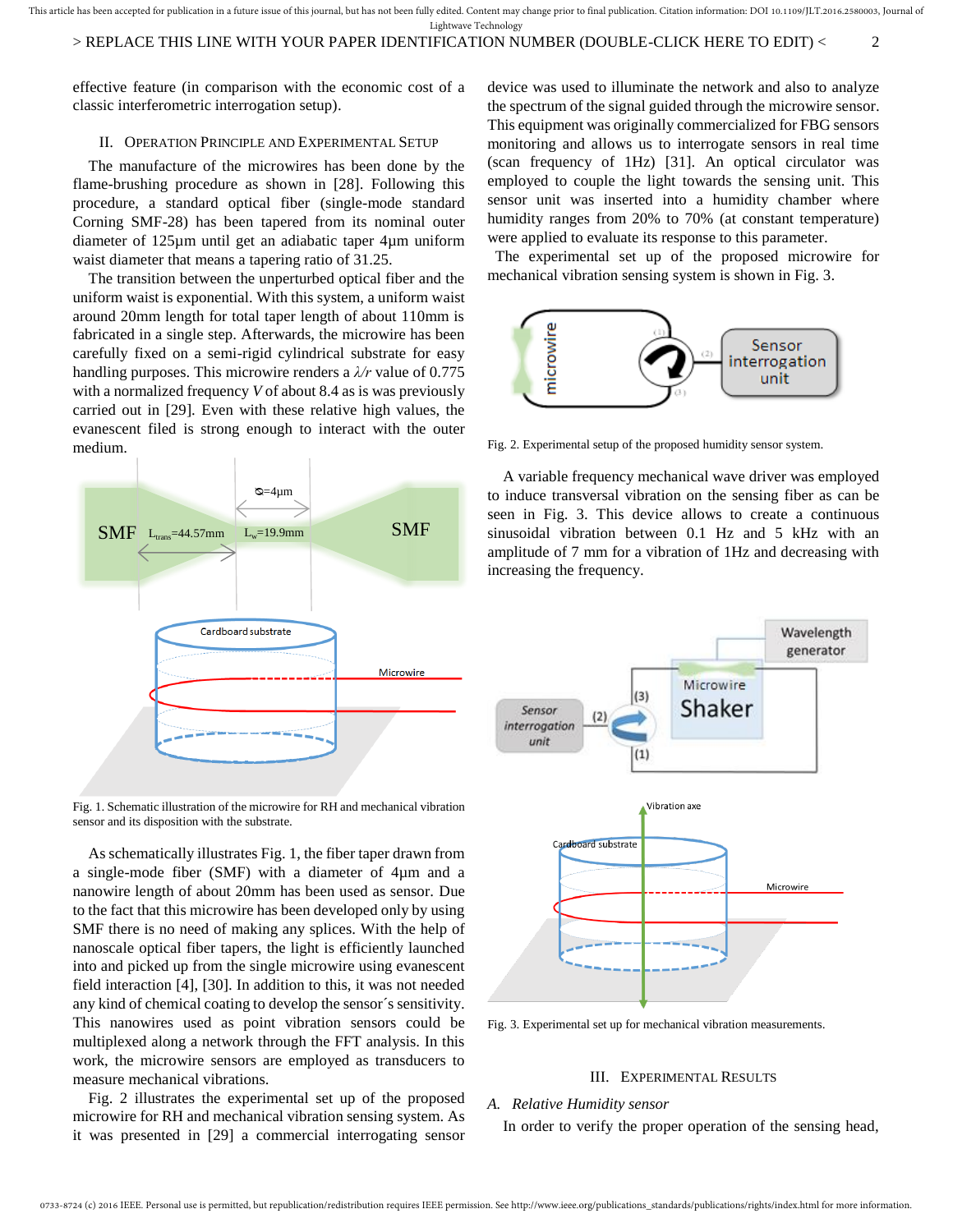This article has been accepted for publication in a future issue of this journal, but has not been fully edited. Content may change prior to final publication. Citation information: DOI 10.1109/JLT.2016.2580003, Journal of Lightwave Technology

## > REPLACE THIS LINE WITH YOUR PAPER IDENTIFICATION NUMBER (DOUBLE-CLICK HERE TO EDIT) < 3

the humidity-sensing performance of the nanowire in the atmosphere of different RHs at room temperature (about 25ºC) was experimentally carried out. Fig. 4 (a) shows the transmission spectrum of the sensing head which presents different frequency components due to the multiple modes interference.



Fig. 4. (a) Optical transmission spectrum of the sensor at 25ºC and 20% humidity, and (b) its fast Fourier transform spectrum.

As it was presented in [29], performing the FFT analysis to the optical spectrum interference and tracking the evolution of the FFT phase (directly related to wavelength shifts of the optical spectrum), it avoids the need of tracking the spectrum displacement with the measurement. Fig. 4 (b) shows the FFT of the microwire transmission spectrum. This figure evidences three frequency components  $f_1$ ,  $f_2$  and  $f_3$  which corresponds with  $0.25$  nm<sup>-1</sup>,  $0.5$  nm<sup>-1</sup> and  $1.25$  nm<sup>-1</sup>, respectively. The three frequency components phase evolution were characterized in order to determinate their sensitivities to the RH.

The characterization was carried out by using a climatic chamber in the humidity range from 20% to 70%, 25ºC constant temperature, and taking samples each minute for about 3 hours. Fig. 5 shows the evolution of the phase of each frequency interference with humidity. In this figure,  $f_3$  presents the maximum phase sensitivity and range, followed by  $f_2$ . However,  $f_1$  presents a behavior that can't be used for measuring. The sensitivity of  $f_2$  and  $f_3$  was about 0.045 rad/%humidity and 0.14 rad/%humidity, respectively.



Fig. 5. Representation of the phase shift of each frequency component as a function of humidity.

The sensor response presented a hysteresis effect (see Fig. 5) observed at high humidity in the descent cycle (the climatic chamber uses a digital humidity probe to check the real humidity value). This is due to part of the water molecules are trapped in the porous surface of the cardboard substrate used during the fabrication process for a longer time than in the chamber´s atmosphere. This effect could be minimized only by using another kind of hydrophobic substrates in the fabrication process.

The stability of the system was also analyzed. The phase variations of frequencies  $f_2$  and  $f_3$ , were tested during 20 minutes for a 30% RH and 22ºC, showing an instability of around  $0.007\pi$  rad and  $0.012\pi$  rad in that order, as Fig. 6 illustrates.

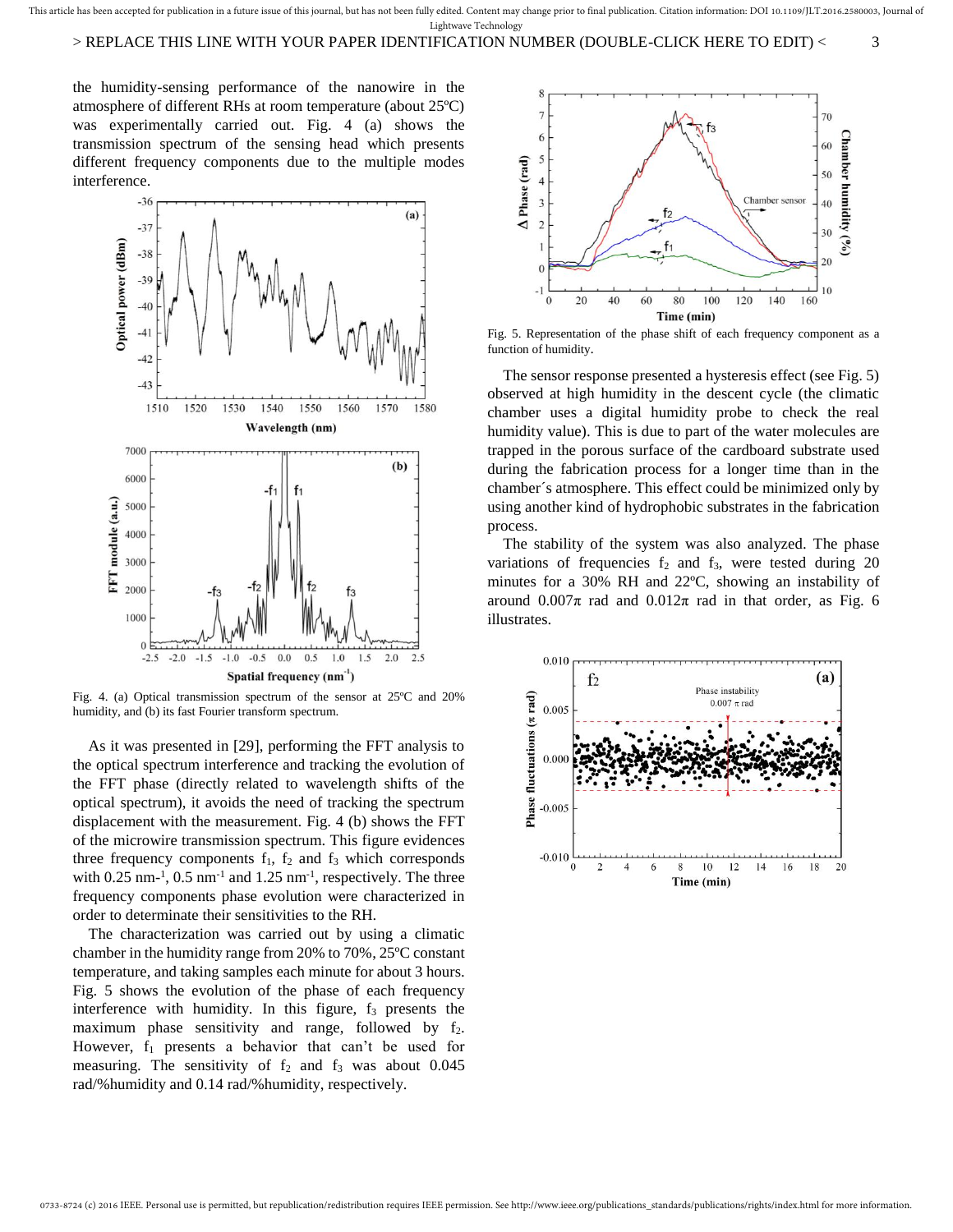> REPLACE THIS LINE WITH YOUR PAPER IDENTIFICATION NUMBER (DOUBLE-CLICK HERE TO EDIT) < 4



Fig. 6. Phase fluctuations of frequencies  $f_2$  (a) and  $f_3$  (b) along 20 minutes for a 30% RH and 22ºC.

### *B. Mechanical vibration sensor*

 Mechanical vibration sensors using fiber-optic tapers as transducers, are usually based on the detection of power variations generated by the bending change radius [\[32\].](#page-5-2)  However, in this work, the analysis of the vibration is carried out by using the relation between the vibrations with the position of the peaks in the FFT module. Fig. 7 illustrates four examples of these peaks in the FFT module due to the vibration induced by a mechanical shaker. As it can be seen, these spatial frequencies do not overlap with the intrinsic nanowire peaks (in the frequency range 300-1300Hz). Those nanowire intrinsic peaks appear due to the mode beat of the fiber and are located at lower spatial frequencies (below  $1.5 \text{ nm}^{-1}$ ) than the peaks which correspond to external vibration (over  $1.5 \text{ nm}^{-1}$ ).



Fig. 7. FFT magnitude peaks for 470 Hz, 700Hz, 860 Hz and 1010 Hz induced sinusoidal vibration.

 The spatial frequency position (maximum peak) for each vibration frequency in the range of  $320$  Hz –  $1300$  Hz was carried out. As Fig. 8 illustrates, the peak position presents a linear behavior with the vibration frequency with a sensitivity of 0.0051 nm-1/Hz. The sensor system was tested in conditions of 42% RH and constant 24ºC.



Fig. 8. Characterization of the spatial frequency peaks location with the vibration frequency.

#### *C. Simultaneous RH and vibration sensor*

 A characterization of the sensor system as a simultaneous sensor for RH and vibration was carried out. The fringe characterization depends on the parameter to be measured: for RH the study was focused on the peak  $f_3$  located at  $1.25$ nm<sup>-1</sup> (see Fig. 4 (b)) by following its FFT phase. Likewise, as can be seen in Fig. 7, new FFT peaks appear when vibration is applied to the sensor. As it will be shown, vibration frequency shifts can be easily evaluated by following those new peaks. For the characterization as simultaneous sensor, the crosstalk between peaks was experimentally analyzed. Fig. 9 shows the phase stability of  $f_3$  at 40% RH with vibrations ranged 300 Hz – 1300 Hz with 100 Hz steps between them. Ten measurements were attained for each vibration frequency, obtaining a phase instability of  $0.006\pi$  rad in the worst scenario.



Fig. 9.  $f_3$  component phase stability (40% RH) for different vibration frequencies.

 In order to test the crosstalk with constant frequency vibration and variable RH the system was introduced inside the climatic chamber to induce variable-controlled RH changes. In Fig. 10 the results of the crosstalk are shown. The independence between measures of RH and vibration is probed. Applying RH variations from 20% to 70% with 10% steps a stability of  $0.0125$  nm<sup>-1</sup> was achieved. This instability is given by the interrogating sensor device resolution.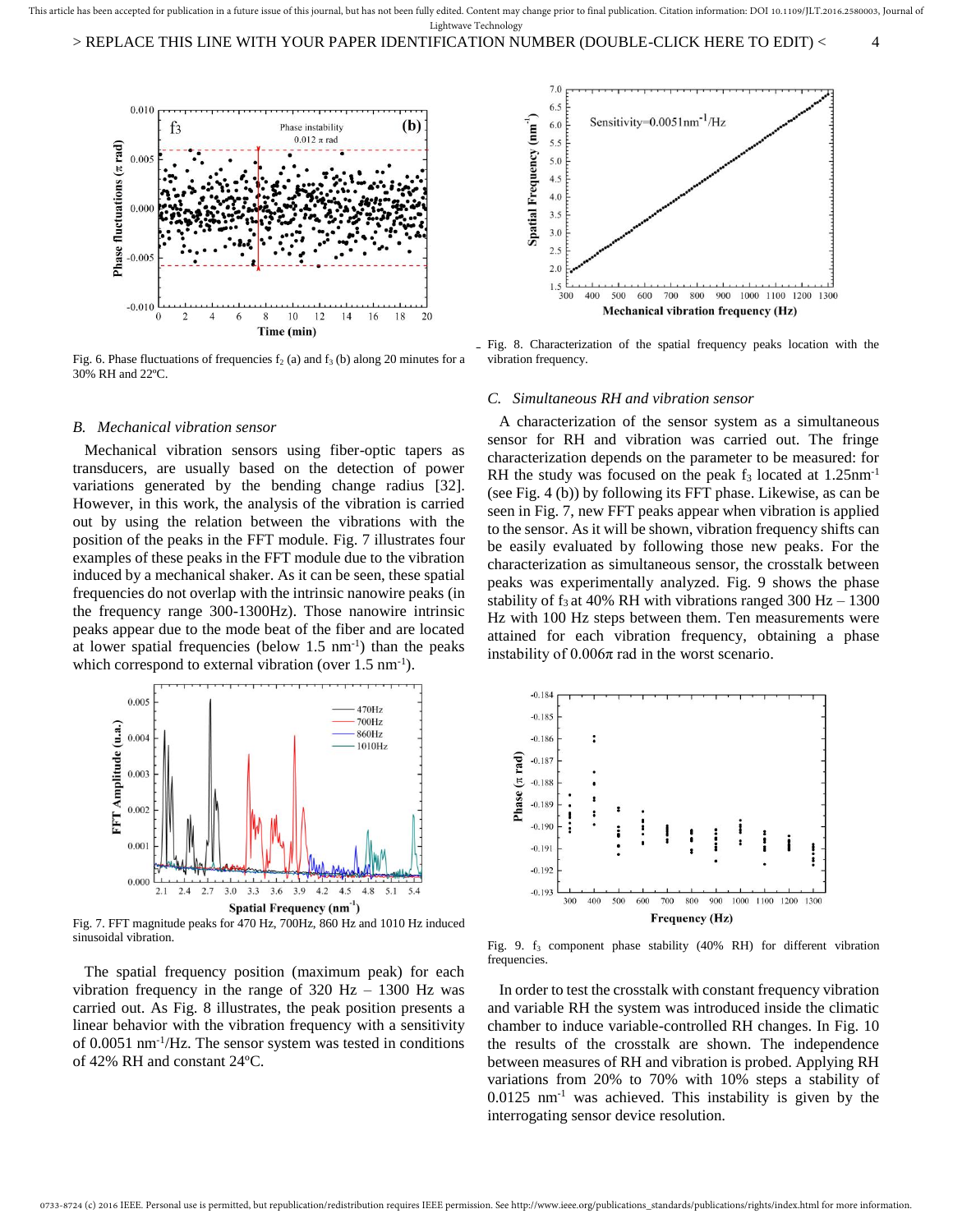

Fig. 10. Spatial frequency stability for a 470 Hz vibration frequency with variable RH.

#### IV. CONCLUSIONS

To summarize, a new sensor system for relative humidity and mechanical vibration measurements based on its interaction with the evanescent field of a microwire has been proposed and experimentally demonstrated. It has been experimentally demonstrated that this sensor is able to measure mechanical vibration regardless of the relative humidity and vice versa. The interrogation of the sensing head for RH measurements has been carried out by monitoring the FFT phase variations of one of the microwire interference frequencies. This method is independent of the signal amplitude and also avoids the necessity of tracking the wavelength evolution of the spectrum, which can be a handicap when there are multiple interference frequency components with different sensitivities. The sensor has been operated within a wide humidity range (20%–70% RH) with a maximum sensitivity achieved of 0.14rad/% RH.

For mechanical vibration measurements another technique, based on the generation and tracking of new FFT peaks when mechanical vibration is applied, has been used. A linear response, with a sensitivity of  $0.0051$  nm<sup>-1</sup>/Hz, has been experimentally obtained when this microwire was made to operate in the range of 320 Hz – 1300Hz.

The feasibility of simultaneous of RH and mechanical vibration measurement with resolutions of  $0.006\pi$  rad and 0.0125 nm-1, respectively have been attained. To conclude, due to the system uses a commercial optical interrogator as unique active element, the system presents a cost-effective feature.

#### **REFERENCES**

- <span id="page-4-0"></span>[1] G. Brambilla, V. Finazzi and D.J. Richardson, "Ultra-low-loss optical fiber nanotapers," *Opt. Exp.*, vol. 12, no. 10, pp. 2258-2263, May. 2004
- <span id="page-4-1"></span>[2] G.Y. Chen, M. Ding, T.P. Newson and G. Brambilla, "A review of microfiber and nanofiber based optical sensors," *The Open Optics Journal*, vol. 7, no. 1, pp. 32-57, Dec 2013
- <span id="page-4-2"></span>[3] F. Gu, L. Zhang, X. Yin and L. Tong, "Polymer single-nanowire optical sensors," *Nano Letters*, vol. 8, no. 9, pp. 2757-2761, Aug. 2008
- <span id="page-4-3"></span>[4] F. Gu and L. Tong, "Polymer single-nanowire for optical humidity sensing," in *Proc. 1st Asia-Pacific Optical Fiber Sensors Conference*, APOS 2008, Article number 5226286, Aug 2008
- [5] Y. Cui, Q.Q. Wei, H.K. Park and C.M. Lieber, "Nanowire nanosensors for highly sensitive and selective detection of biological and chemical species," *Science*, vol. 293, no. 5533, pp. 289-1292, Aug. 2001
- [6] E. Comini, G. Faglia, G. Sberveglieri, Z., Pan and Z.L. Wang, "Stable and highly sensitive gas sensors based on semiconducting oxide nanobelts," *Appl. Phys. Lett.*, vol. 81, no. 10, pp. 1869-1871, Sept. 2002
- <span id="page-4-4"></span>[7] G. Li, J. Ma, G. Peng, W. Chen, Z. Chu, Y. Li, T. Hu and X. Li, "Roomtemperature humidity-sensing performance of SiC nanopaper," *ACS Appl. Mater. Inter.*, vol. 6, no. 24, pp. 22673-22679, Dec. 2014
- <span id="page-4-5"></span>[8] E. Udd and W.B. Spillman, "Fiber Optical Sensors: An Introduction for Engineers and Scientists," 2nd Edition, Wiley, New York, 2011.
- <span id="page-4-6"></span>[9] J. W. Berthold, "Historical review of microbend fiber-optic sensors," *J. Lightwave Technol.,* vol. 13, no. 7 pp. 1193–1199, Jul. 1995.
- [10] J. M. Lopez-Higuera, M. A. Morante, and A. Cobo, "Simple lowfrequency optical fiber accelerometer with large rotating machine monitoring applications," *J. Lightwave Technol*., vol. 15, pp. 1120–1130, Jul. 1997.
- [11] G. A. Cranch and P. J. Nash, "High-responsivity fiber-optic flexural disk accelerometers," *J. Lightwave Technol*. vol. 18, pp. 1233–1243, Sept 2000.
- <span id="page-4-7"></span>[12] N. K. Pandey and B. C. Yadav, "Embedded fibre optic microbend sensor for measurement of high pressure and crack detection," *Sens. Actuat*. A vol. 128, pp. 33–36, Mar 2006.
- <span id="page-4-8"></span>[13] K. Weir, W. J. O. Boyle, B. T. Meggit, A. W. Palmer, and K. T. V. Grattan, "A novel adaptation of the Michelson interferometer for the measurement of vibration," *J. Lightwave Technol*. vol. 10, pp. 700–703, May 1992.
- [14] G. Schröpfer, W. Elflein, M. d. Labachelerie, H. Porte, and S. Ballandras, "Lateral optical accelerometer micromachined in (100) silicon with remote readout based on coherence modulation," *Sens. Actuat*., vol. 68, pp. 344–359, Dec 1998.
- [15] T. K. Gangopadhyay and P. J. Henderson, "Vibration: history and measurement with an extrinsic Fabry-Pérot sensor with solidstate laser interferometry," *Appl. Opt*., vol. 38, pp. 2471–2477, Apr 1999.
- [16] J. A. Garcia-Souto and H. Lamela-Rivera, "High resolution (<1 nm) interferometric fiber-optic sensor of vibrations in high-power transformers," *Opt. Express,* vol*.* 14, pp. 9679–9686, Oct 2006.
- [17] Q. Sun, D. Liu, J. Wang, and H. Liu, "Distributed fiber-optic vibration sensor using a ring Mach-Zehnder interferometer," *Opt. Commun*., vol. 281, pp. 1538–1544, Dec 2007.
- <span id="page-4-9"></span>[18] T. Ke, T. Zhu, Y. J. Rao, and M. Deng, "Accelerometer based on all fiber Fabry-Perot interferometer formed by hollow-core photonic crystal fiber," *Microw. Opt. Technol*. *Lett*., vol. 52, pp. 2531–2535, Aug 2010.
- <span id="page-4-10"></span>[19] M. D. Todd, G. A. Johnson, B. A. Althouse, and S. T. Vohra, "Flexural beam-based fiber Bragg grating accelerometers," *IEEE Photon. Technol*. *Lett*., vol. 10, pp. 1605–1607, Dec 1998.
- [20] Y. N. Zhu, P. Shum, C. Lu, M. B. Lacquet, P. L. Swart, and S. J. Spammer, "Temperature-insensitive fiber Bragg grating accelerometer," *IEEE Photon. Technol. Lett*., vol. 15, pp. 1437–1439, Oct 2003.
- [21] K. O. Lee, K. S. Chiang, and Z. Chen, "Temperature-insensitive fiber-Bragg-gating-based vibration sensor," *Opt. Eng*., vol. 40, pp. 2582–2585, Jun 2001.
- [22] A. Fender, W. N. MacPherson, R. R. J. Maier, J. S. Barton, D. S. George, R. I. Howden, G. W. Smith, B. J. S. Jones, S. M. Culloch, X. Chen, R. Suo, L. Zhang, and I. Bennion, "Two-axis temperature-insensitive accelerometer based on multicore fiber Bragg gratings," IEEE Sens. J., vol. 8, pp. 1292–1298, Jul 2008.
- <span id="page-4-11"></span>[23] T. Guo, A. Ivanov, C. Chen, and J. Albert, "Temperature independent tilted fiber grating vibration sensor based on cladding-core recoupling," *Opt. Lett*., vol. 33, pp. 1004–1006, May 2008.
- <span id="page-4-12"></span>[24] M. A. Chowdhury and M. M. Helali, "The effect of frequency of vibration and humidity on the coefficient of friction," *Tribology International*, Elsevier, vol. 39, pp. 958-962, Sep 2006.
- <span id="page-4-13"></span>[25] M. A. Chowdhury and M. M. Helali, "The effect of frequency of vibration and humidity on the wear rate," *Wear*, vol 262, pp. 198–203, Jan 2007.
- <span id="page-4-14"></span>[26] A. Deraemaeker, E. Reynders, G. De Roeck, and 1. Kullaa, "Vibrationbased structural health monitoring using output-only measurements under changing environment," *Mechanical Systems and Signal Processing,elsevier*, vol. 22, pp. 34--56, Jan 2008.
- <span id="page-4-15"></span>[27] A. Noura, S. Seyedzadeh and S.B.A. Anas, "Simultaneous vibration and humidity measurement using a hybrid WDM/OCDMA sensor network," *2013 IEEE 4th International Conference on Photonics (ICP),* (28-30 Oct. 2013); doi[: 10.1109/ICP.2013.6687101.](http://dx.doi.org/10.1109/ICP.2013.6687101)
- <span id="page-4-16"></span>[28] A. González-Cano, F.J. Bueno, Ó. Esteban, N. Díaz-Herrera, M.C. Navarrete, "Multiple Surface-plasmon resonance in uniform-waist tapered optical fibers with an asymmetric double-layer deposition," *App. Opt.* vol. 44, no. 4, pp. 519-526, Feb. 2005
- <span id="page-4-17"></span>[29] S. Rota-Rodrigo, R. Pérez-Herrera, A. Lopez-Aldaba, M. C. López Bautista, O. Esteban and M. López-Amo, "Nanowire humidity optical sensor system based on fast Fourier transform technique," *Proc. SPIE*